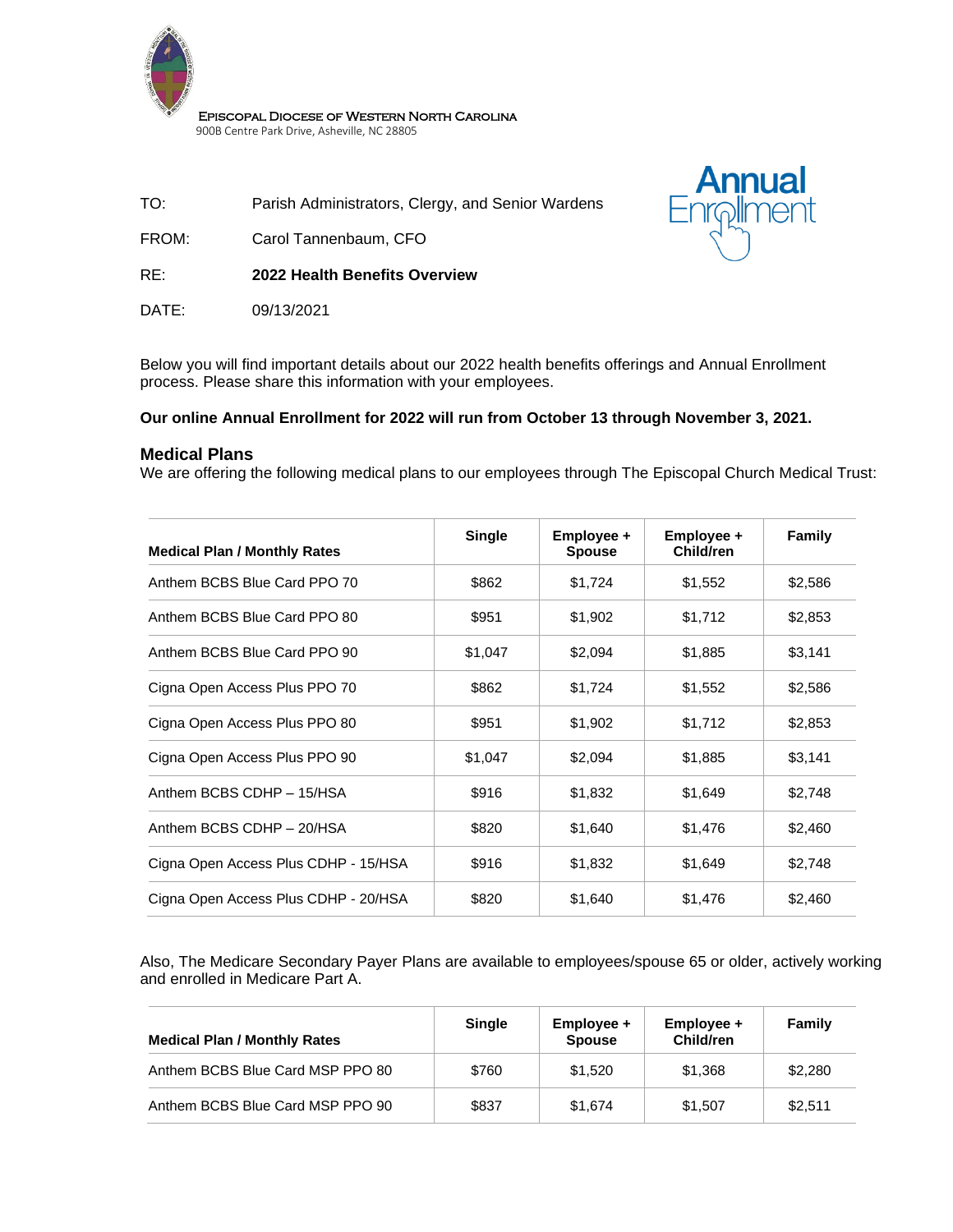| Cigna Open Access Plus MSP PPO 80 | \$760 | \$1,520 | \$1.368 | \$2,280 |
|-----------------------------------|-------|---------|---------|---------|
| Cigna Open Access Plus MSP PPO 90 | \$837 | \$1.674 | \$1.507 | \$2,511 |

#### **Dental Plans**

We are offering the following Cigna dental plans through the Medical Trust:

| <b>Dental Plan / Monthly Rates</b> | <b>Single</b> | Employee +<br><b>Spouse</b> | Employee +<br><b>Child/ren</b> | Family |
|------------------------------------|---------------|-----------------------------|--------------------------------|--------|
| <b>Preventive Dental</b>           | \$45          | \$90                        | \$81                           | \$135  |
| <b>Basic Dental</b>                | \$57          | \$114                       | \$103                          | \$171  |
| Dental & Orthodontia               | \$78          | \$156                       | \$140                          | \$234  |

## **What You Need to Know About Annual Enrollment**

During the Medical Trust's Annual Enrollment period:

- Current plan members may change their plan selections for the following year
- Eligible non-participating employees have the option to join a plan
- Eligible non-participating dependents may be added to a member's plan and participating dependents may be removed from a member's plan without the need to demonstrate a qualifying event

#### **Currently Enrolled Employees**

Please inform your currently enrolled employees (plan members) that they will receive a mailing from the Medical Trust approximately one week before their Annual Enrollment period. This mailing will provide them with a link to dedicated content on cpg.org, where members can clearly view and evaluate their 2022 plan options, and link to the Annual Enrollment website, where they will make their 2022 plan elections. In your communications, encourage your employees to begin reviewing their options and to research plans early.

**IMPORTANT REMINDER:** Members will access the Annual Enrollment website with the same credentials (username and password) they created to access their benefits information on MyCPG Accounts. It is important for all participating employees to create an account on MyCPG Accounts prior to Annual Enrollment, if they have not already done so. For assistance, employees may contact the Client Services Team at (800) 480-9967, Monday to Friday, 8:30AM to 8:00 PM ET, or email *[mtcustserv@cpg.org](mailto:mtcustserv@cpg.org)*.

#### **Non-participating Employees**

Existing employees who qualify for health coverage but are not currently participating in one of the Medical Trust plans are eligible to enroll themselves and/or their eligible dependents during Annual Enrollment for the 2022 plan year. As we do not mail materials to these potential members, please send a communication to these employees informing them of this option as well as the plans and rates available to them and all applicable legal notices and *Summaries of Benefits and Coverage*. The *Summaries of Benefits and Coverage, Annual Enrollment Guide*, and legal notices are available at *[www.cpg.org/mtdocs](http://www.cpg.org/mtdocs)*. Please return these new enrollment forms to Carol Tannenbaum before October 29<sup>th</sup>.

#### **Plan Documents**

2022 *Summaries of Benefits and Coverage* and Plan Document Handbooks containing more information about the available plans may be found on the Church Pension Group website at *www.cpg.org/mtdocs*. Please remember that you are responsible for providing newly eligible employees with a copy of all applicable Regulatory Notices and *Summaries of Benefits and Coverage*.